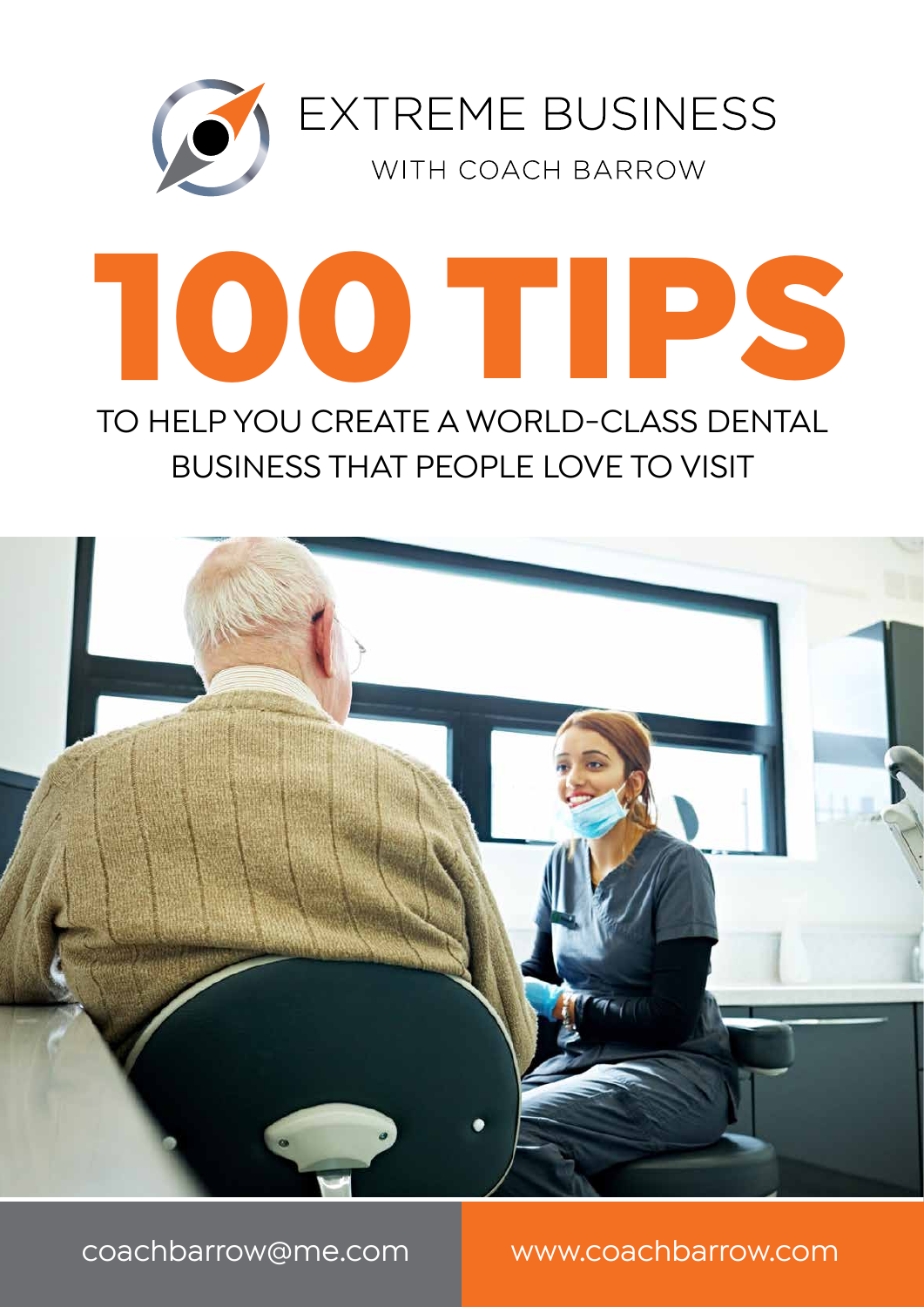# **MY PERSONAL BRAND STATEMENT**

Chris is a knowledgeable expert who offers practical business logic, relevant, effective, proven ideas and a serious depth of character.

An original, independent thinker, he is a nonconformist who continually seeks out new horizons to explore, challenges to resolve, boundaries to push, rules to break and odds to beat.

Direct and decisive, Chris reaches conclusions rapidly, with minimal information.

When he doesn't immediately get productive, efficient results, he perseveres, testing new ideas and learning from his findings.

Chris's ability to spontaneously innovate, strategise and analyse enables him to quickly resolve the most perplexing problems.

Strong willed, assertive and determined, Chris delights in fixing, rekindling and bringing things (and people) back to life.

An effective and efficient communicator, Chris keeps everyone on point by identifying clear goals and focusing on priorities. Charismatic, energetic and dynamic, his counter-culture, "tough love" approach gives everything he presents a unique appeal.

A polished and entertaining speaker, his strong presence gives him exceptional control of the room.

Chris's style is casual, open, authentic and adaptable.

A natural leader and big picture thinker, he is easy to speak with, delightfully warm, funny and caring.

His endless jokes and wicked Mancunian wit ensure that there's never a dull moment.

He walks his talk better than most, by sharing both his strengths and vulnerabilities.

Chris is committed to helping people succeed in their lives and businesses, in less time than it took him, and with greater ease.



Chris Barrow is an active consultant, trainer, coach and mentor to the worldwide dental profession.

Chris has spent over 21 years witnessing first hand the trials and tribulations faced by dentists today. Chris combines a wealth of knowledge with the originality and independence needed to resolve the thorniest of problems. Straight talking and determined, he can reach conclusions quickly, and has the reflexes and lightness of touch to innovate, change tack and push boundaries.

A leading authority on the business of dentistry, Chris regularly contributes to the dental press, social media and online. As a speaker Chris is dynamic, energetic and charismatic with boundless enthusiasm for his field of expertise. Audiences are left enlightened and inspired in equal measure.



# **ARE YOU A PRACTICE PRINCIPAL?**

You may be at the start, middle or end of your career.

Are you looking to **break through** an existing **success** level at which you have plateaued – **prepare a business for sale** – **open a new business** – **turn around a business** that is **failing?**

Would you like to **generate more profit** and put in fewer hours per week, fewer weeks per year?

Well now you can...

On the following pages you will find 100 tips that have already helped over 2,000 Dental Principals from around the world to create More Profit in Less Time.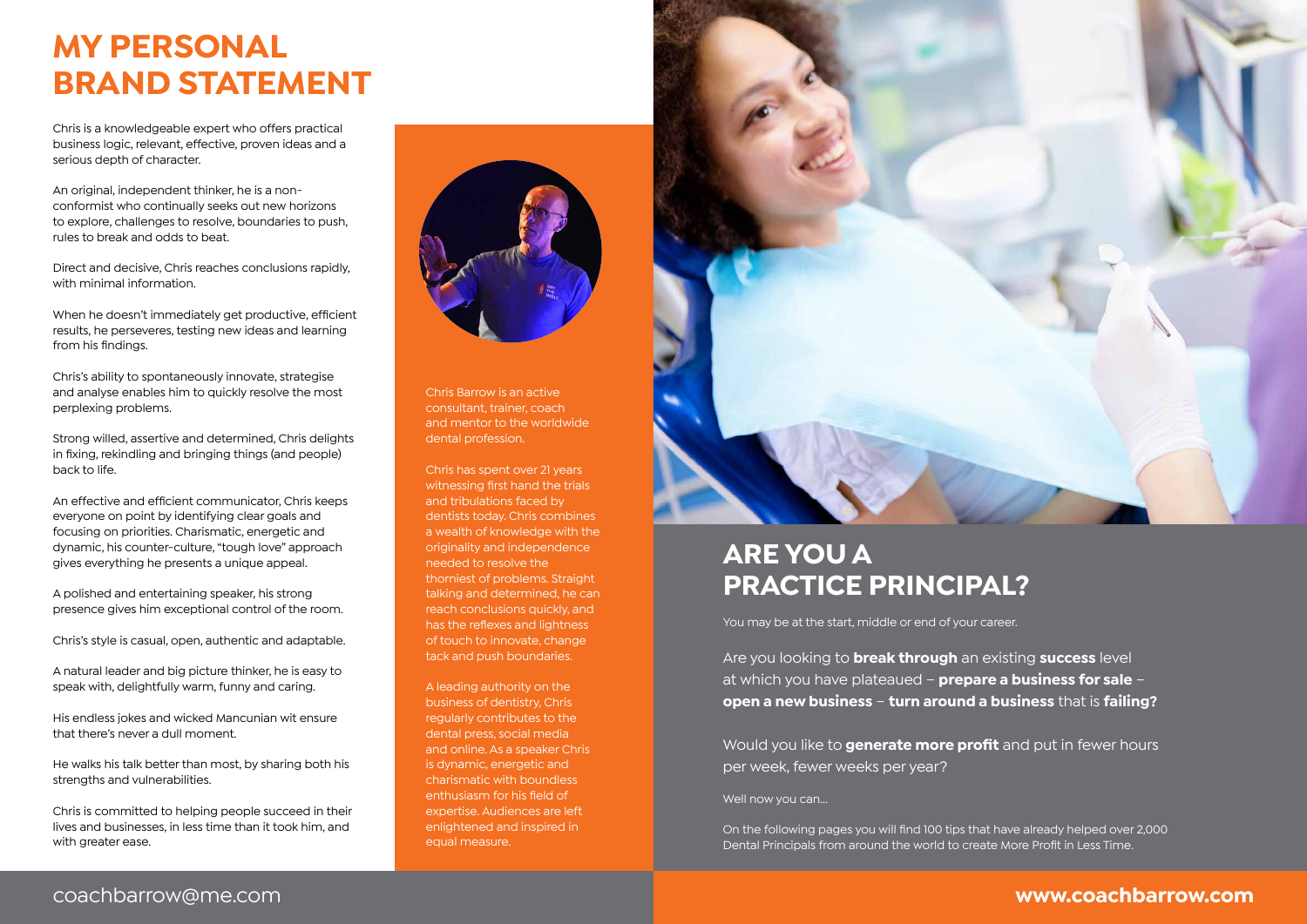# **STRONG PATIENT RELATIONSHIPS**

**1** Welcome your patients warmly. This should be conveyed at all times from an initial call to the practice, to a patients' arrival, to their appearance in your treatment room and through to their departure.

- **2** Listen to your patients. If you don't 'hear' what they are telling you - and what their needs are - you'll alienate them from the beginning.
- **3** Anticipate patients' concerns before they voice them. If you offer reassurance to their unspoken anxieties, you will have a grateful patient before you start work.
- **4** Involve your patients in the process of their treatment. Explaining and exploring options and consequences with them will prove invaluable in your relationship.
	- **5** Respond directly to questions or anxieties expressed by your patients - even if you are preoccupied. It will reassure them and help them to relax.
- **6** Speak clearly and simply and avoid using jargon of any kind when talking to patients. It is not only off-putting, but arrogant to talk to patients using words they cannot understand. Jargon can honestly be described more often than not, as the enemy of communication.
- **7** Involve your team members in communication skills training. Your patients will benefit and so will your practice.
- **8** Remember [1] something uniquely personal from your last contact with each patient. It is profoundly impressive to them and guarantees the perception that you see them as individuals.

**9** Remember [2] that patients can exercise their choice by voting with their feet. Their satisfaction is your income.

- **10** Build a high level of trust with your patients. This guarantees that they will immediately voice any fears or reservations. Doubt is the catalyst for resentment.
- **11** Ensure that your patients understand and believe that their safety, comfort and satisfaction are your primary concern.
- **12** Honour appointment times. Everyone will tolerate an occasional five or ten minute over-run, but consistent lateness will alienate patients very quickly.
- **13** Educate your patients. Friendly help and guidance about preventative measures and ways to maintain and improve their dental health will seldom be resented.
- **14** Encourage honest feedback on every aspect of your practice. You can only put right what you know about. This can be done both through conversations and formal written surveys.
- **15** Resolve problems as fast as you can. A negative experience can be turned around with a swift and appropriate response. You may not get a second chance.
	- **16** Deliver consistently high quality of service and workmanship. Ultimately, your reputation and success will depend on it - and so will the number of referrals you receive from happy patients.
- **17** Give your patients good reasons to tell their friends and colleagues about the high standard of your work. Personal referral is worth 100 adverts.
- **18** Never discuss or make any disparaging remarks about one patient in front of another. This is a sure way to alienate your patients.
- **19** Ensure that patients are never left alone for long periods in examining rooms. This can destroy an otherwise positive experience by making them feel anxious, fearful and uncared for.
- **20** Establish and maintain lifelong patient relationships. Your latter years in practice will be a meeting of good friends.
- **21** Contact your patients regularly. Consider using social media, email or ezines to tell stories about patients with whom you have succeeded, special offers and to encourage them to refer new business to you.
- **22** Consider the ambience of your waiting area - is it too cool, too hot, too noisy? Is there fresh coffee, tea or water available? How can you make it as pleasant as possible for waiting patients?
- **23** Encourage your receptionist to be warm and friendly. Their attitude can make or break the waiting room atmosphere and a pleasant personality will offer a pleasurable distraction.
- **24** Consider putting as much distance between your waiting area and your surgery as you can. The sound of drilling can be distressing to a waiting patient.

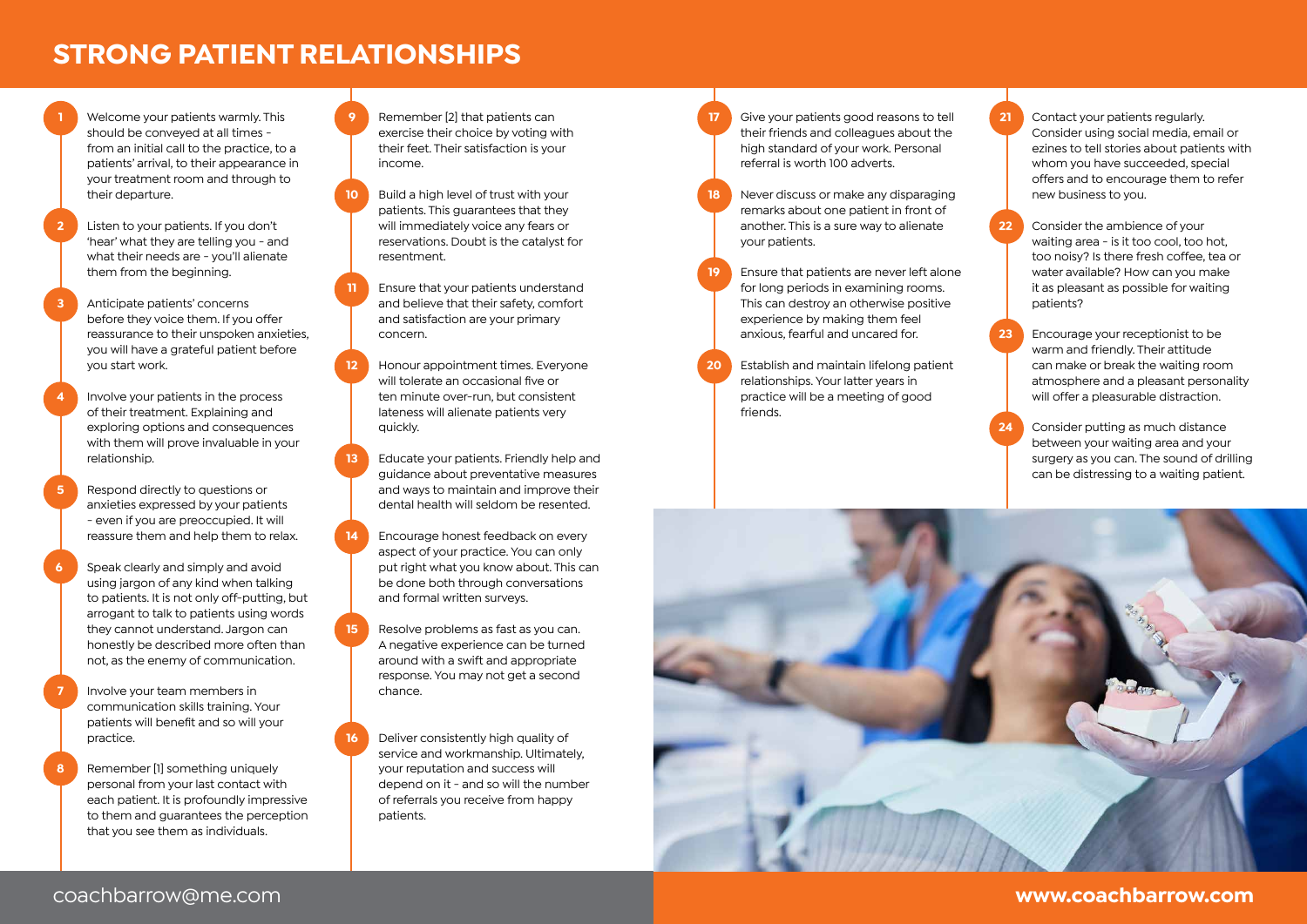# **PRACTICE MANAGEMENT**

**25** Answer the phones in your practice in a professional manner. Never leave a caller on hold for an unreasonable length of time and make sure they are always greeted by a person - not by an answer phone (except out of hours).

- **26** Refer out any patients whom you can't help easily or with whom you feel incompatible. Don't run the risk of ending up with a dis-satisfied customer.
- **27** Punctuality is much appreciated by everyone, particularly business people who are as pressured as you are. Try not to keep anyone waiting for too long.
- **28** Design and implement workable systems for all areas of the practice from answering the phone, to invoicing, to dealing with complaints. And make sure it is followed every time.
- **29** Keep good and accurate records. Casual office work will soon become obvious to others.
- **30** Allow for one 'benefit of the doubt' missed appointment, but after that, charge for failed appointments. If a patient is cavalier with your time, they need reminding that it is valuable and should be appreciated accordingly.
- **31** Write a policy manual that fully explains all practice procedures and protocols.
- **32** Invest in hiring an exceptional PA or practice manager to handle all the business and administrative details of the practice. He or she will be a major factor in the success of your business.

**33** Create a consuming vision for your practice and share this with your team so that they are fully briefed on where the practice is heading in the future and can be part of the process.

- **34** Design a menu which informs patients of all the services you offer. Implement a specific time at which someone from your team will discuss the options available with patients.
- **35** Offer a multifaceted practice plan to patients regularly; this should include emergency cover, preventative care and a special "members only" price list along with a mission statement for the practice.
- **36** Make it easy for new clients to get their first appointment. Streamline your system to set aside specific times for new inductions.
- **37** Make it easy for people to refer business to you. Produce written material for your patients to give to their friends and colleagues. This could be a brochure, referrals card, or a small printed invitation for a free check up and consultation.
- **38** Offer an acknowledgment or reward to anyone who is responsible for referring a new patient to the practice. Always call or thank the source of every referral.
- **39** Show your patients that you have a positive overview of the way your practice is progressing. Your enthusiasm will generate trust and confidence.
- **40** Hold regular strategy meetings with your team on practice management.
- **41** Maintain strong and consistent relationships with at least six centres of influence' - people who appreciate your work and are in a position to send you lots of quality referrals.
- **42** Equipment is the foundation for a smooth operation. Intermittent and failing equipment generates distrust in a patient. Buy the best - it shouts quality of management.
- **43** Keep [1] the waiting room, surgery and all other parts of the practice scrupulously clean - not least the ceiling above the chair, which the client looks at more than you do!
- **44** Keep [2] the practice alive and buoyant enough to sell at any time. You never know when you may want to realise its potential.
- **45** Watch the progress of any rival concerns in your area. Isolation can be counterproductive - awareness can be turned to advantage.
- **46** Employ other quality professionals to give your business strength. Whether it is your accountant, banker or solicitor - each will form a firm base for your organisation.
- **47** Pay bills on or before due time. This enhances a positive and progressive attitude apart from ensuring swift and responsive service when you really need it.

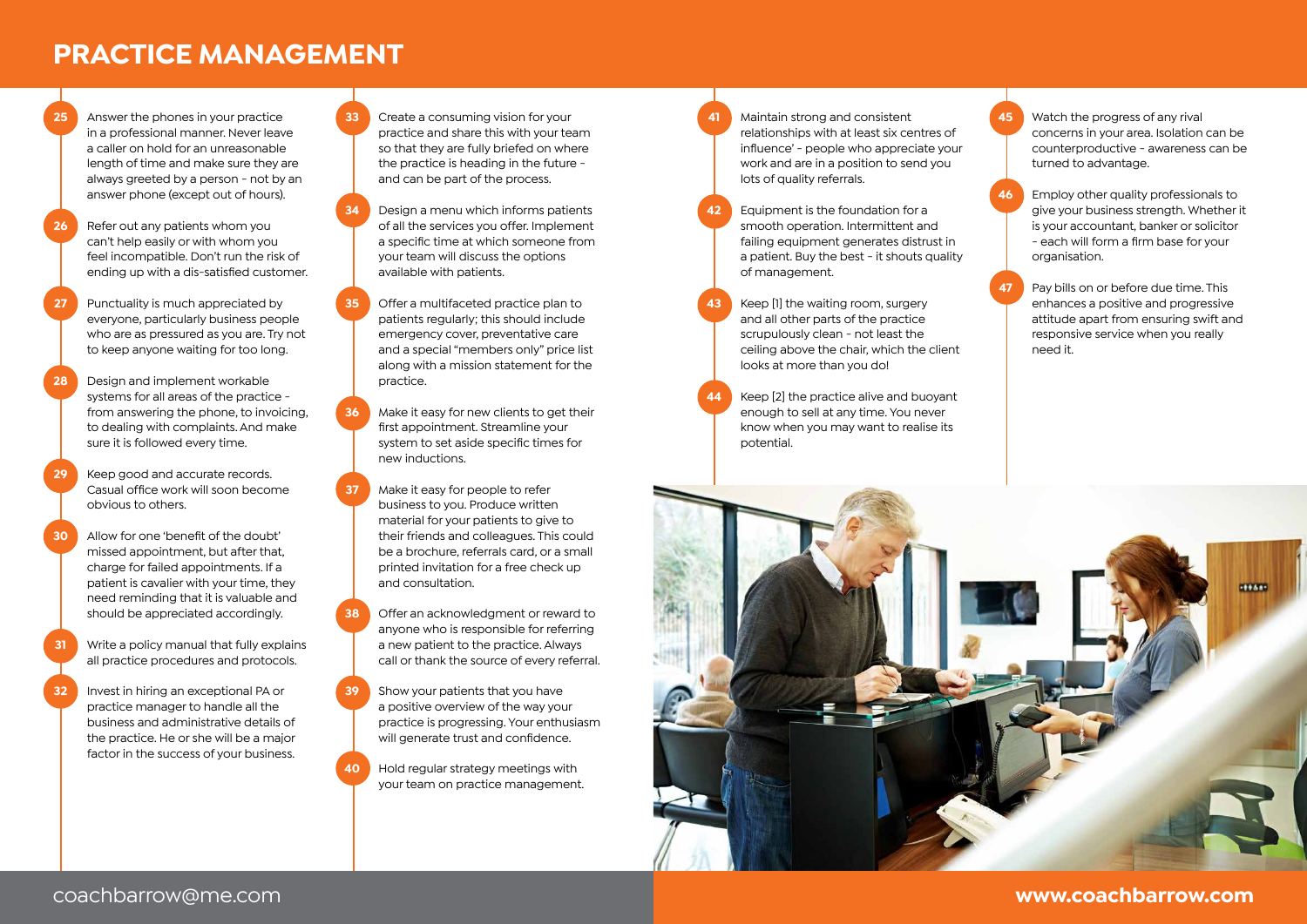### **YOUR TEAM OF PROFESSIONALS**

**48** Run the accounting department well and/or use a superb book-keeping service. Prepare and review monthly financial statements by the 15th of every month.

**49** Complete and update bank reconciliations regularly. Ensure that all income, sales, property and payroll taxes are current.

- **50** Implement accounts receivable tracking; collect at least 95% of all invoices.
- **51** Formulate amongst the team a mutual understanding of the value of your services and the purpose of your practice. Write and display a mission statement for your practice.
- **52** The strength of every team is only as strong as its weakest link. Train all your team members to have warm, comforting and sensitive telephone, reception and chair-side styles. This will present a united front and create a calm and welcoming atmosphere.
- **53** Ensure that all your team understands the concept of Value-Added service and they are consistently striving to 'go the extra mile' for your patients.
- **54** Put in place a quick and easy-touse reference system to monitor the performance and aspirations of your practice. Self-assessment is the conscience of progress.
- **55** Take pride in your team representing you because they are skilled, motivated and integrated.
- **56** Consult with a supportive coach or mentor if you feel the need for help and guidance in maintaining an emotionally cost-free practice.

**57** Avoid the temptation to complain to colleagues or apportion blame when all is not well. This is not the way to build a cohesive and supportive team.

**58** Take great care to hire only those people with a high level of competence, who are not afraid to work hard and who will contribute to the team spirit of the practice.

**59** Implement a three-month trial period for any new employees. By the end of this time it should be clear if they will enhance or detract from your team.

**60** Clarify with your team members the exact roles and responsibilities that each one will play - both individually and as part of the practice team.

**61** Structure your team in such a way as to provide clear paths of action and responsibility within the group. Overlap or duplication means confusion.

**62** Empower team members to be responsible for getting their jobs done and to formulate their own constructive approach to the minutiae of their work. They will thank you by being creative in their own spheres of influence.

- **63** Consider flexi-time arrangements for assistants or technicians with family responsibilities. They will work at their best if they're not worrying about neglecting some other aspect of their lives.
- **64** Invest in your team's future as well as your own - by facilitating further professional or educational qualifications. The more you put in, the more you will get back.
- **65** Be sensitive to the possibility of 'interoffice' rivalries. Be open handed equally - and avoid partiality to individuals in your team.
- **66** Don't hide in your surgery in splendid isolation. Communicate openly with the team at all times. Hold regular team meetings that are productive and meaningful and where all team members attend and contribute.
- **67** Remunerate your team well and offer an annual bonus when targets are met. Invest in their loyalty and make it worth their while to make your practice a success.
- **68** Incentives for the creation of a growth mentality among the team will have their own rewards. Let them share in this advance in your prosperity.
- **69** Encourage and strive for mutual respect between team members.
- **70** A more formal analysis of a team member's hopes and ambitions on a regular basis will stabilise them in their positions and give you early warning if they are unhappy with any aspect of their place in the team.
- **71** Share a social occasion now and again as a group. Seeing each other in a different environment has a very cathartic effect and strengthens team spirit.

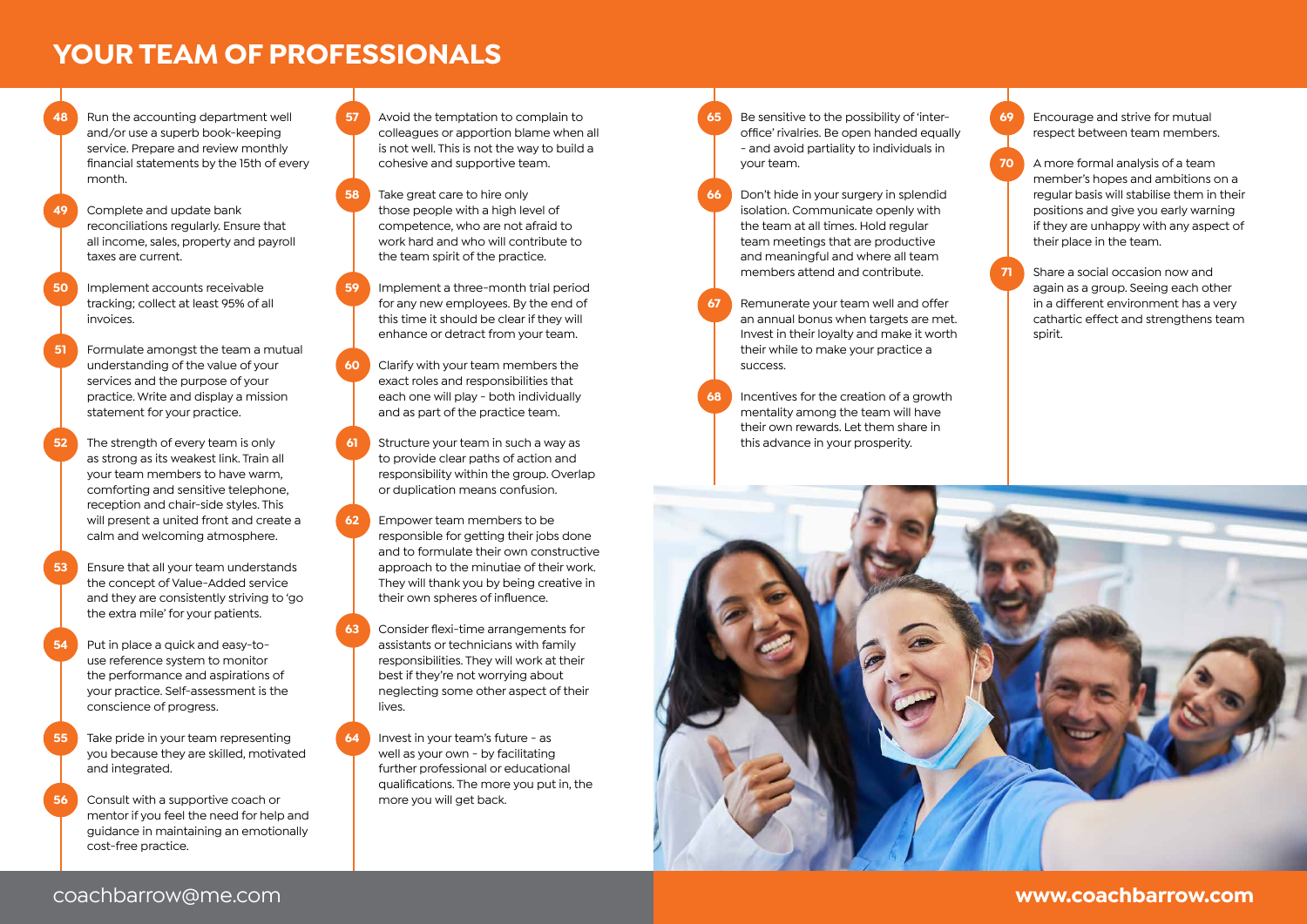# **PERSONAL DEVELOPMENT & BALANCE**

**72** Be open to an outside observer. An invited consultant or coach can often bring different perspectives and ideas to enhance the efficiency of your practice.

**73** Engage your team in regular role plays. This will ensure that the patients' experience of visiting the practice is seamless and consistently positive.

- **74** Display targets and statistics on the wall in the staff room so that everyone can track how they're doing.
- **75** Create an environment whereby your practice is considered to be a preferred place of employment.
- **76** Delegate as much of the daily administrative load as you can to your practice manager. This leaves you entirely free to focus on high quality dentistry and patient care.
- **77** Have something you look forward to every morning when you wake up and every night before going to sleep.
- **78** Plan ahead in case you have to stop practicing for a short time or even permanently. Take out adequate insurance to safeguard yourself and your dependents in the event of this happening.
- Purchase property, liability, life and disability insurance appropriate for you and review all policies annually.
- **80** Always speak the truth as you see it. It never pays to withhold the truth, to lie or to exaggerate.
- **81** Spend quality time with your family and a circle of good friends who appreciate you for who you are, not what you do.

**82** Plan your time so that ample attention is given to leisure, creative thinking, and any other pursuits that will be beneficial to your emotional health.

- **83** Make it a priority to schedule something 'fun' into every day of the week.
- **84** Cut down on foods and drinks which contain excessive caffeine, sugar or carbohydrates. They may give you a temporary surge of energy, but you'll end up feeling drained and lacking in energy.
- **85** Schedule regular physical check-ups. Don't forget to have your eyes tested regularly as well.

**86** Spend time only with those people who accept you as you are and don't try to change you.

**87** Give yourself permission to end any relationships which drag you down or drain your energy.

**88** Create time for at least eight weeks' holiday a year. Make this a complete break - working during this time is absolutely not allowed.

- **89** Consult a solicitor and write a Will if you do not have one. If you do have one, make sure that it is relevant and up to date.
- **90** Be a person of your word so that people can count on you. This goes for both your business and personal life.
- **91** Remove anything you are tolerating - or putting up with - at work and at home. 'Tolerations' drain your energy and divert attention from those things you want to do.

**92** Lighten up in the work environment. Step back now and again from the close perspective to take a detached and objective look at the team operation.

> **93** Join a gym or commit yourself to a regular sporting or athletic activity at least three times a week. Regular exercise will enhance all areas of your ilfe.

- **94** Make adequate pension arrangements sooner rather than later. Financial independence early on will bring confidence, and freedom to invest in the practice when and where it is needed.
- **95** Review all policies for professional liability on an annual basis. Obligations and perspective often change rapidly in response to litigation and public mood.



**97** Reinforce your dental excellence through seminars, workshops and continuing education.

- **98** Keep well ahead in your technical reading. Knowledge of the latest treatment methods and marketing will keep you well in front of the opposition.
- **99** Be grateful daily for the great skills that allow you to bring comfort and relief to so many. Be proud of your profession and your expertise.
- **100** Commit yourself and your team to a Corporate Social Responsibility programme, investing time and talents in supporting both a local community project and a global charity such as Bridge2Aid www.bridge2aid.org